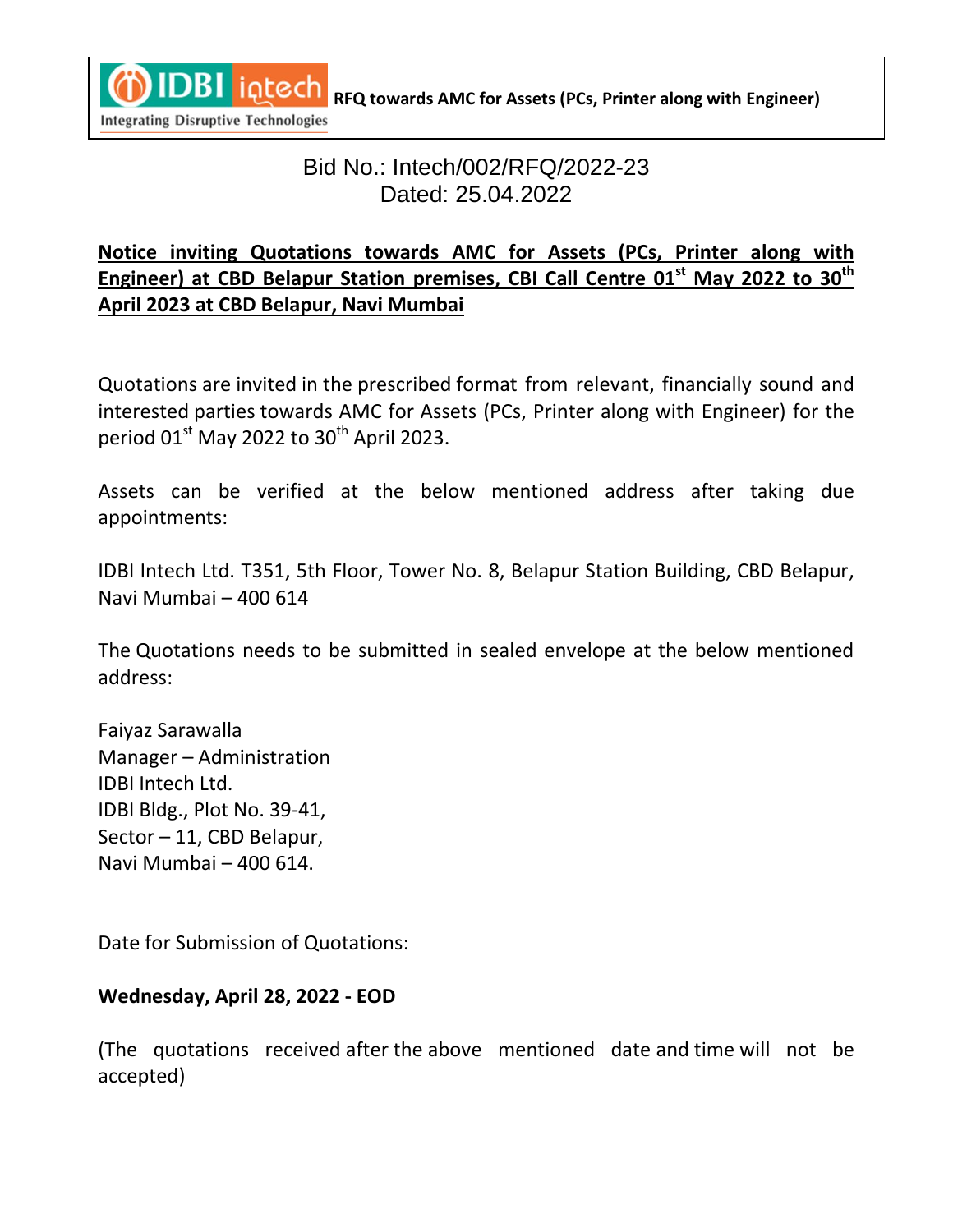**REQ THEOREM AREAD REGISTER AMC for Assets (PCs, Printer along with Engineer)** 

**Integrating Disruptive Technologies** 

 $\mathbf{C}$ 

## **I. QUOTATION SUBMISSION PROCESS**

- 1. Quotations are to be submitted in the prescribed format. The service providers will be shortlisted after opening the quotations, incomplete documents shall be summarily rejected.
- 2. The bidder shall sign and stamp each page of the document to be submitted and all other enclosures appended to it as a token of having read and understood the terms and conditions contained therein and submitted along with the quotation. The price should be quoted in figures, no over writing / corrections in rates will be entertained.
- 3. Bidder shall not tamper/ modify the form in any manner. In case if the same is found to be tampered/modified in any manner, quotation will be completely rejected and bidder is liable to be banned.
- 4. The short-listed quotation along with the documents will be submitted to the 'competent authority' and upon approval from the 'competent authority', the successful bidders will be intimated about the award of the contract to them.

## **II. PAYMENT**

1. Mode of payment to the Party will be on monthly basis on receipt of bills for the previous month duly certified by the officer concerned of the department and payments shall be made through electronic transfer NEFT/RTGS to the designated account only. Income Tax shall be deducted at source as per the prevailing rate from the monthly bills.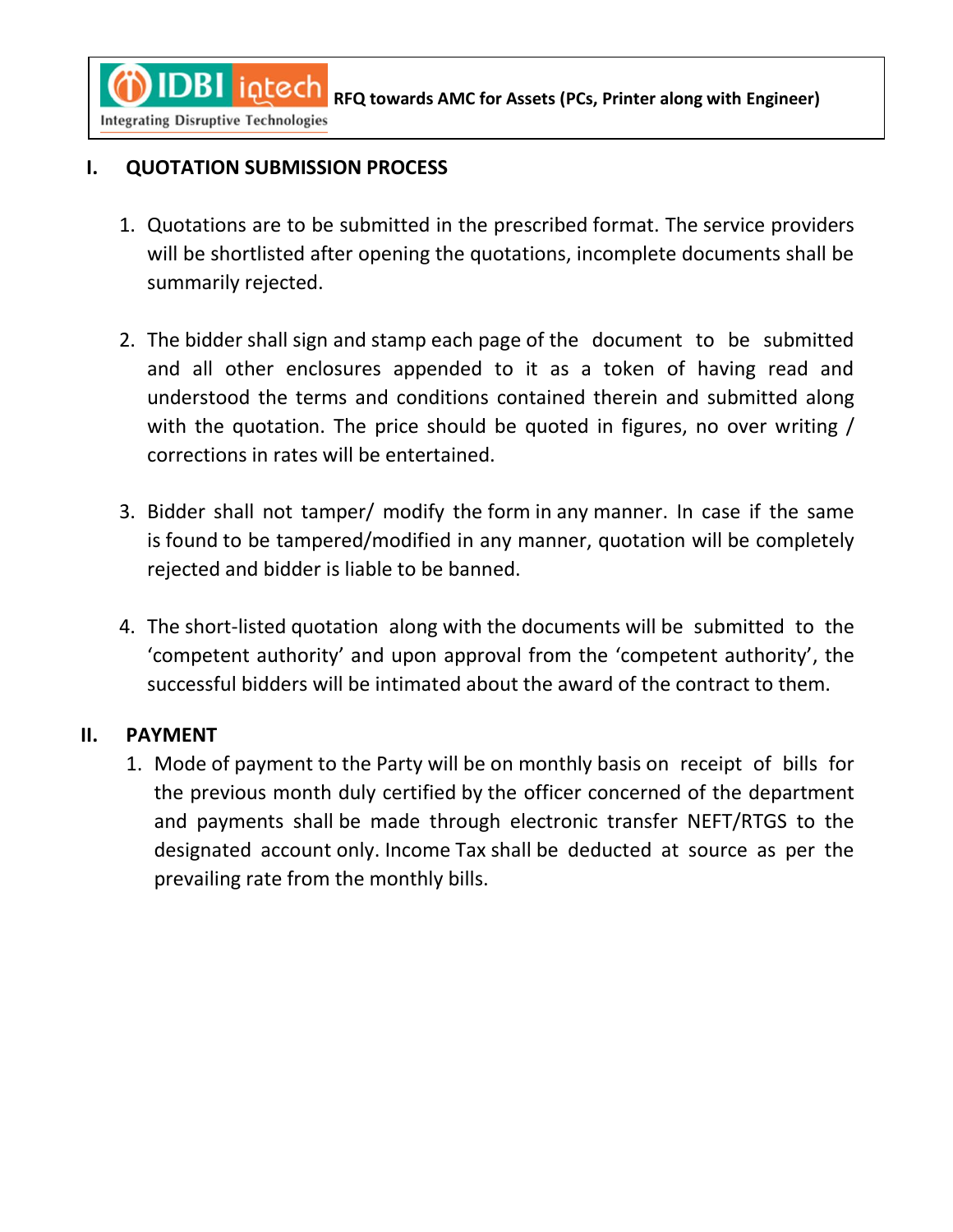**RFQ towards AMC for Assets (PCs, Printer along with Engineer)** 

### **Integrating Disruptive Technologies**

 $\mathbf{C}$ 

#### **TERMS AND CONDITIONS**

- 1. IDBI Intech Ltd. (Intech) provides Contact Centre services to Central Bank of India (CBI). Contact Centre consists of 300 seats and situated at 5th Floor, Tower No. 8, Belapur Station Building, CBD Belapur, Navi Mumbai.
- 2. The successful bidder agrees to indemnify and keep indemnified, defend and hold harmless Intech and its officers, directors, employees, representatives and agents from and against any and all losses, liabilities, claims, obligations, costs, damages, expenses (including, without limitation, reasonable attorneys' fees), arising before, during or after completion of Services, which result from, arise in connection with or are related in any way to claims by third parties or statutory / regulatory authorities, arising out of or in connection with and not limited to the successful bidder's breach of the representations and warranties specified under this bid, any acts, commission or omissions, fraud or misconduct by the bidder or any of its employees ; or any fault or negligence of the bidder, its officers, employees, agents, subcontractors and/or representations which results in bodily injury (including death) or damage to physical personal property; breach of any of the terms, covenants or conditions of this bid; or breach of any applicable law, rules, regulations including any of the labor and industrial laws and regulation; or breach of confidentiality provision under this Agreement.
- 3. Intech shall not be liable to the Bidder or any other Party for any loss of profit, production, anticipated savings, goodwill or business opportunities or any type of indirect, economic, pecuniary, special or consequential loss even if that loss or damage was reasonably foreseeable or Intech was aware of the possibility of that loss or damage arising.
- 4. The Contract will be in force for the period of One year from the date of issuance of purchase order. Intech reserves the right to terminate the contract at any point of time, in case the services are found to be deficient/ unsatisfactory, without any advance notice to the service provider. Intech also reserves the right to terminate the contract giving one month prior notice without assigning any reason. Intech also reserves the right to extend the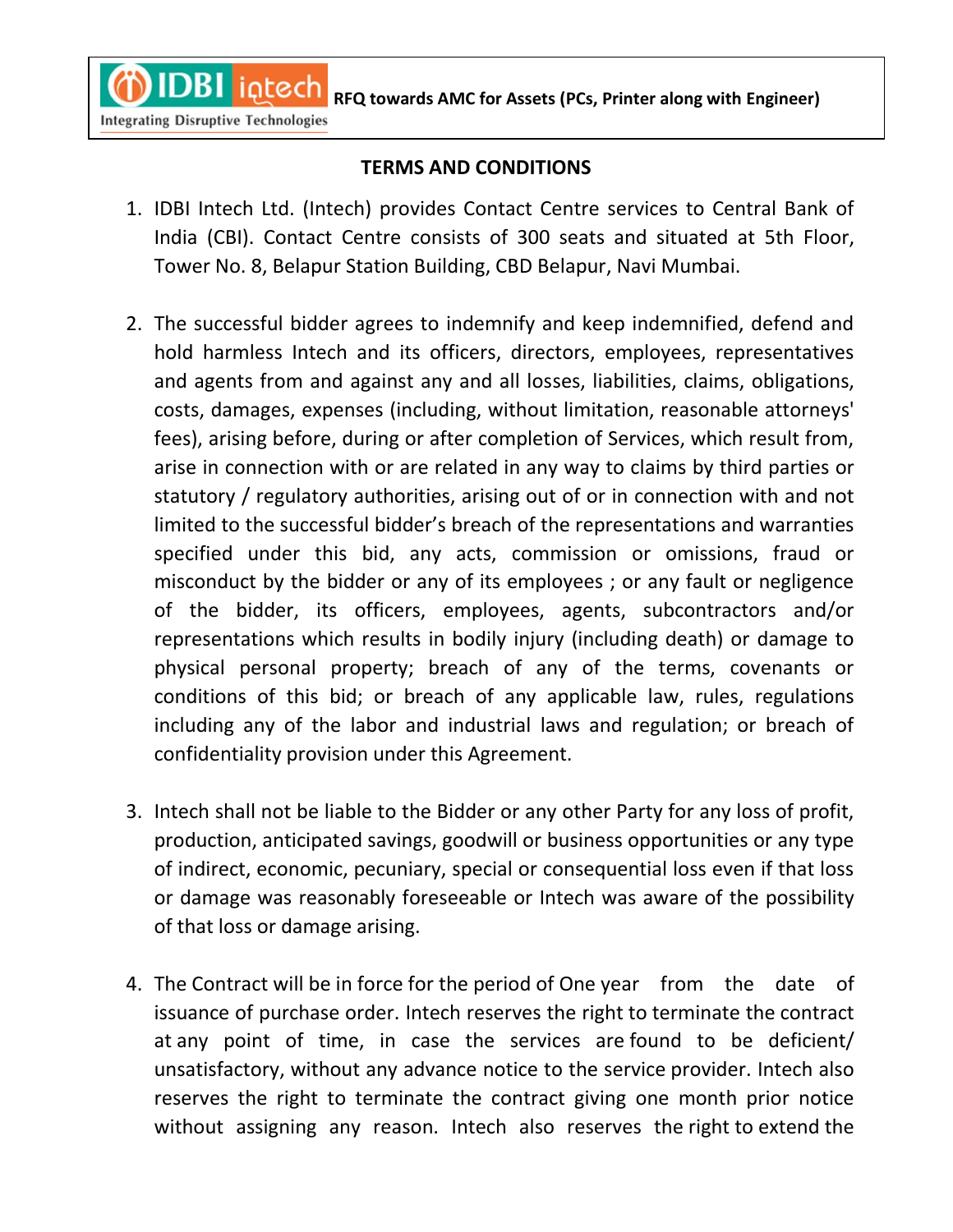**REQ towards AMC for Assets (PCs, Printer along with Engineer) REQ towards AMC for Assets (PCs, Printer along with Engineer)**  $\mathbf{C}$ **Integrating Disruptive Technologies** 

duration of the contract at its sole discretion, for any further period subject to satisfactory performance and on mutually agreed terms and conditions.

- 5. The Service provider will provide signed Identity Cards to the personals engaged by him for the purpose.
- 6. Service provider shall engage experienced Engineer
- 7. The Owner of the said firm should provide Escalation Matrix along with contact details.
- 8. In case of deficiency of service, Intech holds the right to cancel the contract on immediate basis.
- 9. The rate quoted towards the bid by the bidder shall be exclusive of taxes.
- 10. Intech reserves right to accept or reject all or any of the quotation without assigning any reason.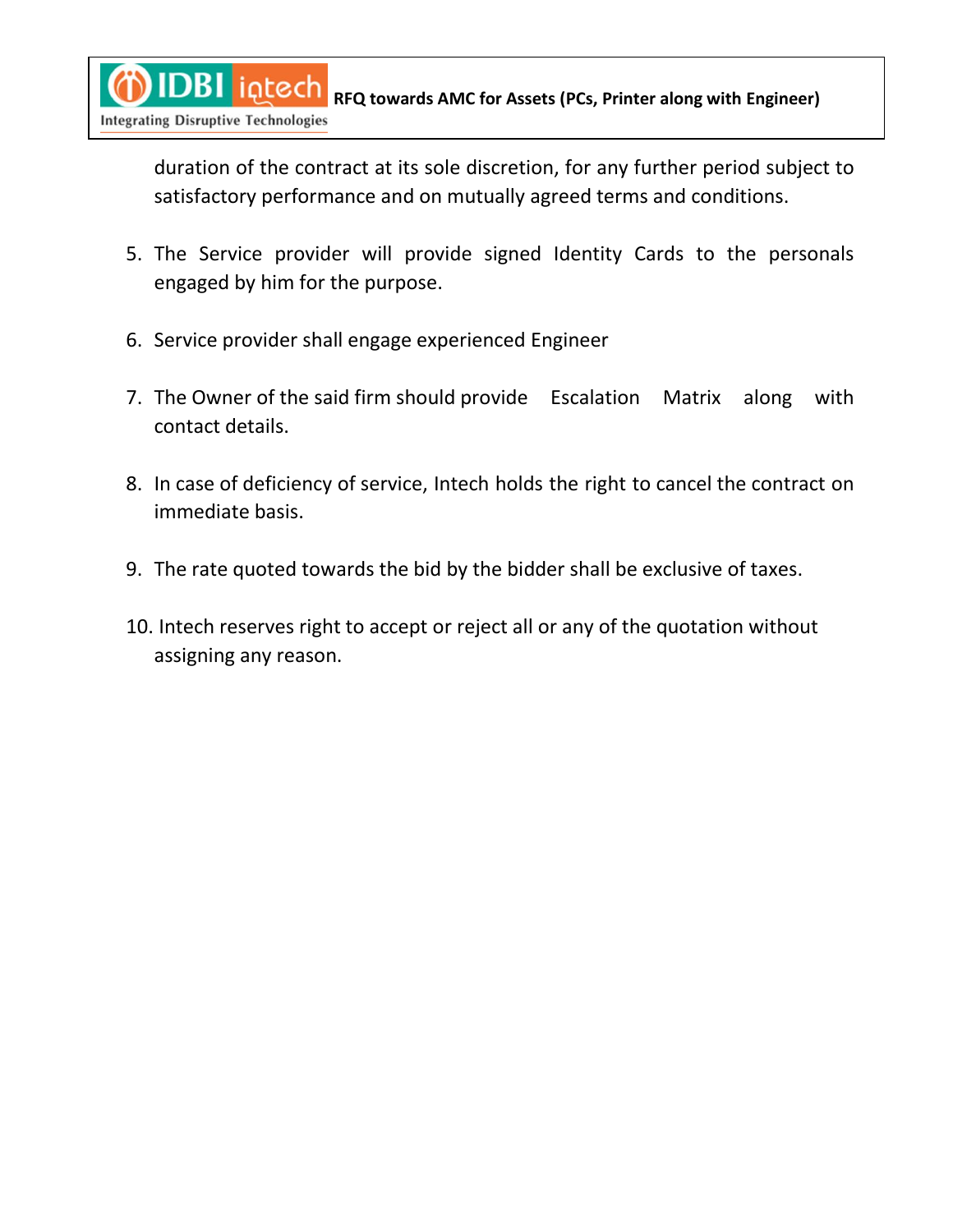

**REQ THEOREM AND REGISTER AMC for Assets (PCs, Printer along with Engineer)** 

## **Documents required for participation in the Bid**

- 1. The bidder should provide the below mentioned document while participating in the said RFQ:
	- a) Self-attested photocopy of Company Registration Certificate
	- b) Self-attested photocopy of PAN
	- c) Self-attested photocopy of GST Registration Certificate
	- d) Two references from existing clients

Note: All the above documents are mandatory for being considered for qualifying. In case of any non-submission, the bid will be liable to the rejected.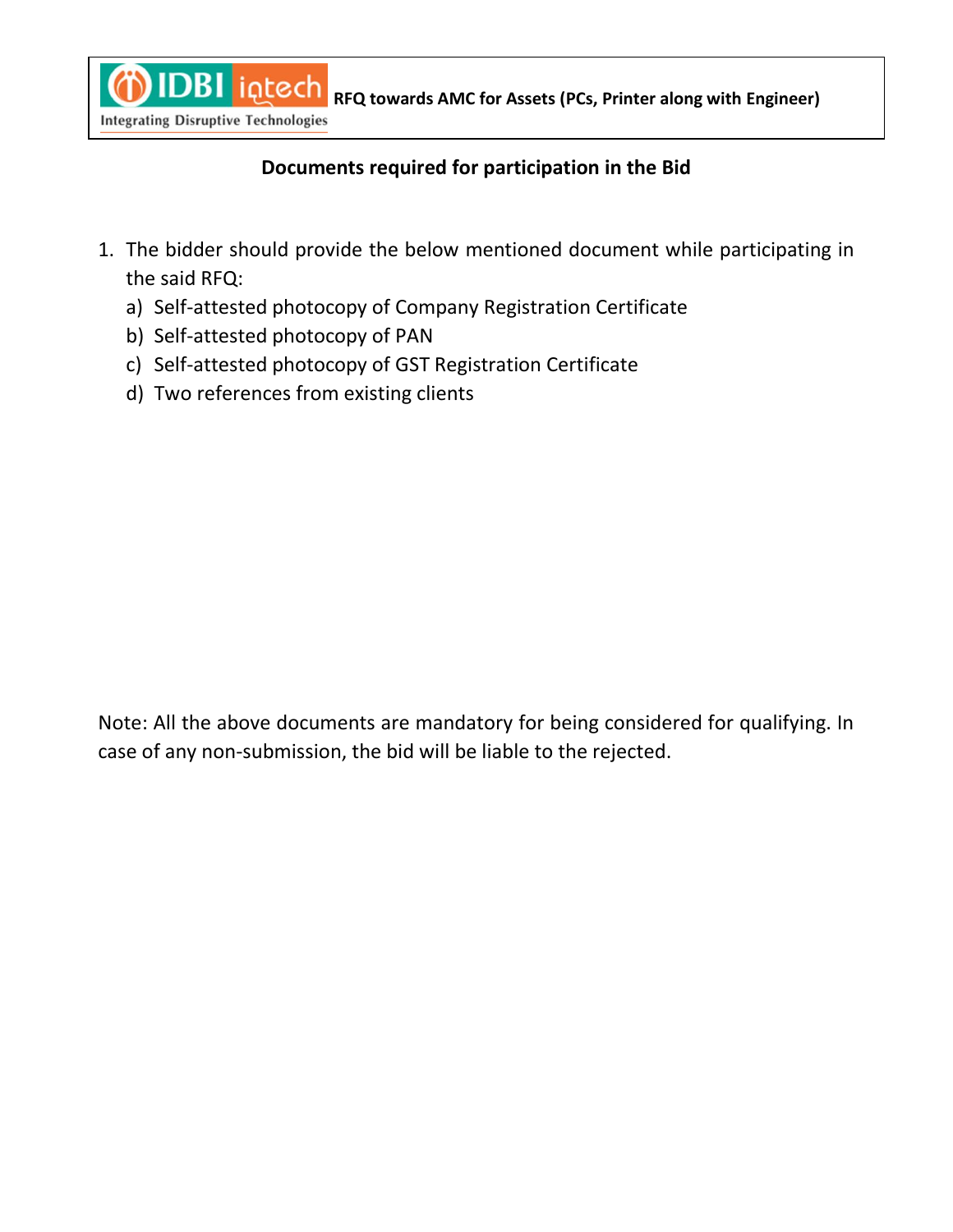

## **Integrating Disruptive Technologies**

### **Bid Format**

(To be submitted on the Bidder's Letter Head)

| Sr. No.        | <b>Particulars</b>                                                       | Details to be given by the bidder |
|----------------|--------------------------------------------------------------------------|-----------------------------------|
| 1              | Firm's name and full Postal Address                                      |                                   |
| $\overline{2}$ | Registration No. of the firm (Proof thereof)                             |                                   |
| 3              | GST Registration No. (Proof thereof)                                     |                                   |
| $\overline{4}$ | PAN (Proof thereof)                                                      |                                   |
| 7              | Financial status i.e. Annual turnover details<br>(Mandatory requirement) | 2019-20: Rs.                      |
|                |                                                                          | 2020-21: Rs.                      |

I/We have carefully read the terms and conditions of the contract as stipulated in the tender notice No. Intech/002/RFQ/2022-23 and convey our unconditional willingness to accept the same. I/We undertake not to make ant representation against the decision of IDBI Intech Ltd.

Signature of Authorized Signatory

Name:

Mobile & Email id:

Company Seal:

Date:

Place: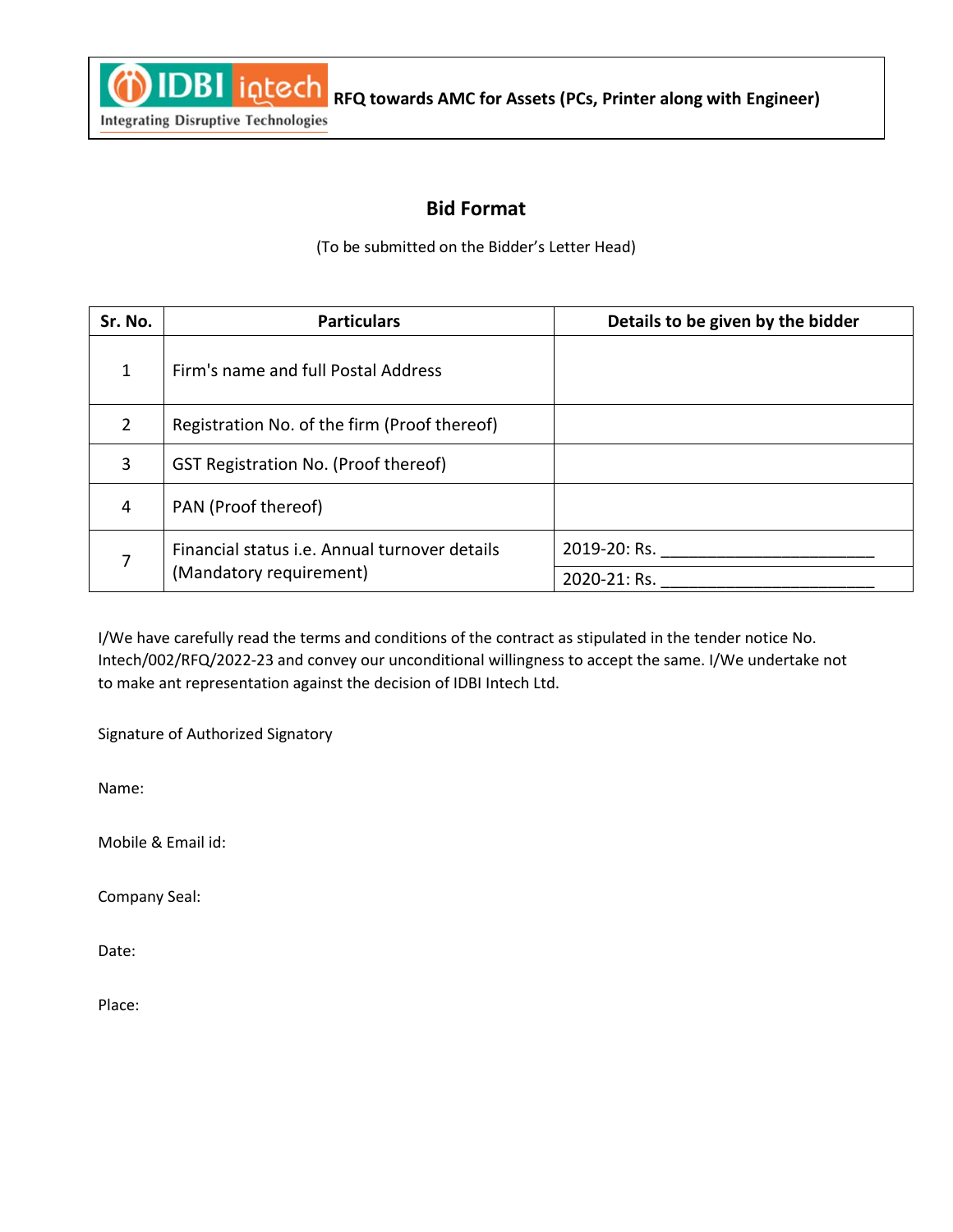**REQ THEOREM AND REGULARY ANCES AMC for Assets (PCs, Printer along with Engineer)** 

### **Integrating Disruptive Technologies**

## **Financial Bid Format**

(To be submitted on the Bidder's Letter Head)

| <b>AMC</b> period        | <b>Description / Procurement</b><br><b>Phase</b> | Qty.                                                    | <b>AMC</b> unit<br>Rate P.A.    | <b>AMC Cost</b><br><b>Annually (Rs.)</b><br>(A)   |
|--------------------------|--------------------------------------------------|---------------------------------------------------------|---------------------------------|---------------------------------------------------|
| 01.05.2022 To 30.04.2023 | Desktop PCs                                      | 180                                                     |                                 | 0                                                 |
| 01.05.2022 To 30.04.2023 | HP LJ M1213 NF MFP                               | 1                                                       |                                 | 0                                                 |
| <b>AMC</b> period        | <b>Description / Procurement</b><br><b>Phase</b> | Qty.                                                    | <b>Unit Rate</b><br><b>P.M.</b> | <b>Total Cost</b><br><b>Annually (Rs.)</b><br>(B) |
| 01.05.2022 To 30.04.2023 | Onsite Resident Engineer<br>Costing              | 1                                                       |                                 | $\Omega$                                          |
| <b>AMC</b> period        | <b>Description / Procurement Phase</b>           | <b>Total Cost</b><br><b>Annually (Rs.)</b><br>$(A + B)$ |                                 |                                                   |
| 01.05.2022 To 30.04.2023 | <b>Total Contract Value (exclusive of taxes)</b> |                                                         |                                 | 0                                                 |

**IDBI Intech Ltd, reserves the right to reject all or any bid or cancel the quotations without assigning any reason for the same.**

We agree to unconditionally abide by all the terms and conditions of this RFQ issued by IDBI Intech Ltd.

 $\mathbf{r}$ 

Sign of Authorized Signatory

Name:

Mobile & Email id:

Company Seal:

Date: